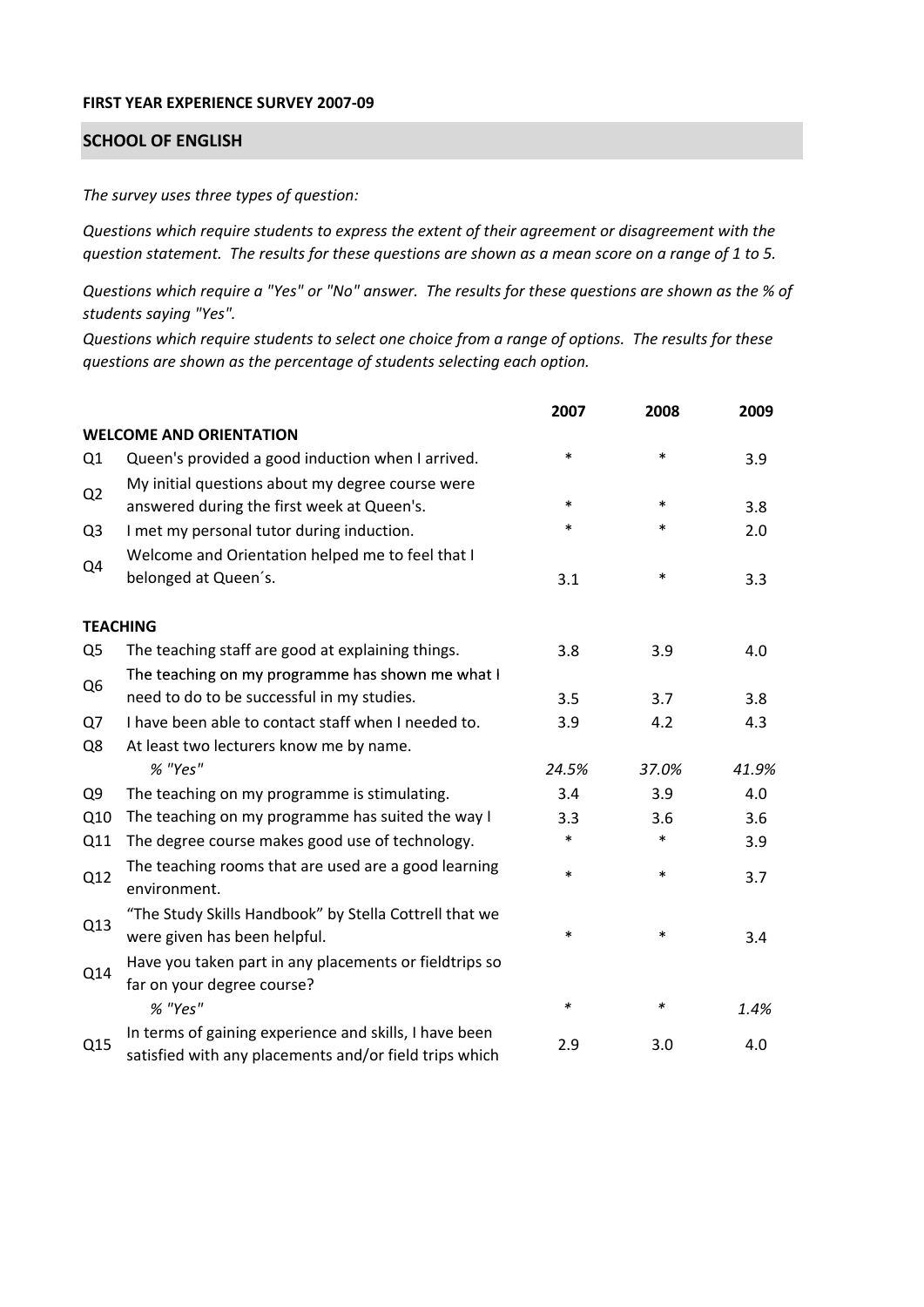|                 |                                                                                                      | 2007   | 2008   | 2009   |
|-----------------|------------------------------------------------------------------------------------------------------|--------|--------|--------|
|                 | <b>ASSESSMENT AND FEEDBACK</b>                                                                       |        |        |        |
| Q16             | Feedback on my work has been prompt (within three<br>weeks of submission of the work).               | 3.9    | 3.9    | 4.2    |
| Q17             | Feedback on my work has helped me in my learning.                                                    | 3.5    | 3.9    | 4.0    |
| Q18             | The criteria used in assessing work were made clear at<br>the beginning of my programme.             | 3.5    | 3.7    | 3.6    |
| Q19             | I am satisfied with my academic performance on my<br>modules.                                        | 3.6    | 3.7    | 3.6    |
|                 | <b>LEARNING RESOURCES</b>                                                                            |        |        |        |
| Q <sub>20</sub> | The library resources (eg, books, journals) are good<br>enough for my needs.                         | 4.1    | 4.1    | 4.0    |
| Q21             | The library services (eg, borrower services, information,<br>training) are good enough for my needs. | 3.9    | 3.8    | 3.9    |
| Q <sub>22</sub> | I have been able to access computers when I needed to.                                               | 4.4    | 3.9    | 3.9    |
| <b>SERVICES</b> |                                                                                                      |        |        |        |
|                 | Where I have used them, I have been satisfied with the following:                                    |        |        |        |
| Q <sub>23</sub> | <b>Accommodation Office</b>                                                                          | 3.8    | 3.8    | 3.6    |
| Q24             | <b>Admissions Office</b>                                                                             | 4.2    | 4.1    | 3.8    |
| Q <sub>25</sub> | <b>Campus Eating Places</b>                                                                          | $\ast$ | $\ast$ | 3.8    |
| Q26             | Careers Services, Work Placement Centre, Jobshop                                                     | 4.1    | 3.9    | 3.9    |
| Q27             | <b>Counselling Service</b>                                                                           | $\ast$ | $\ast$ | 3.4    |
| Q <sub>28</sub> | <b>Disability Services</b>                                                                           | 3.3    | 3.2    | 3.3    |
| Q <sub>29</sub> | <b>Health Services</b>                                                                               | 4.0    | 4.0    | $\ast$ |
| Q30             | <b>Finance Office</b>                                                                                | 3.7    | 3.9    | 3.7    |
| Q <sub>31</sub> | Learning Development Service                                                                         | *      | $\ast$ | 3.9    |
| Q <sub>32</sub> | Queen's International                                                                                | 3.4    | 3.2    | 3.0    |
| Q <sub>33</sub> | Queen's Sport (PEC)                                                                                  | $\ast$ | $\ast$ | 3.5    |
| Q34             | Student Jobshop                                                                                      | $\ast$ | $\ast$ | 3.3    |
| Q <sub>35</sub> | <b>Student Records and Examinations</b>                                                              | 4.1    | 3.5    | 4.0    |
| Q36             | <b>Student Support</b>                                                                               | 4.0    | 3.6    | $\ast$ |
| Q <sub>37</sub> | <b>Student Guidance Centre</b>                                                                       | *      | 4.0    | 4.0    |
| Q38             | Students' Union                                                                                      | *      | $\ast$ | 4.2    |
| Q39             | University Clubs and Societies                                                                       | *      | $\ast$ | 3.9    |
| Q40             | The Students' Union has enhanced my experience at<br>Queen's                                         | *      | $\ast$ | 3.7    |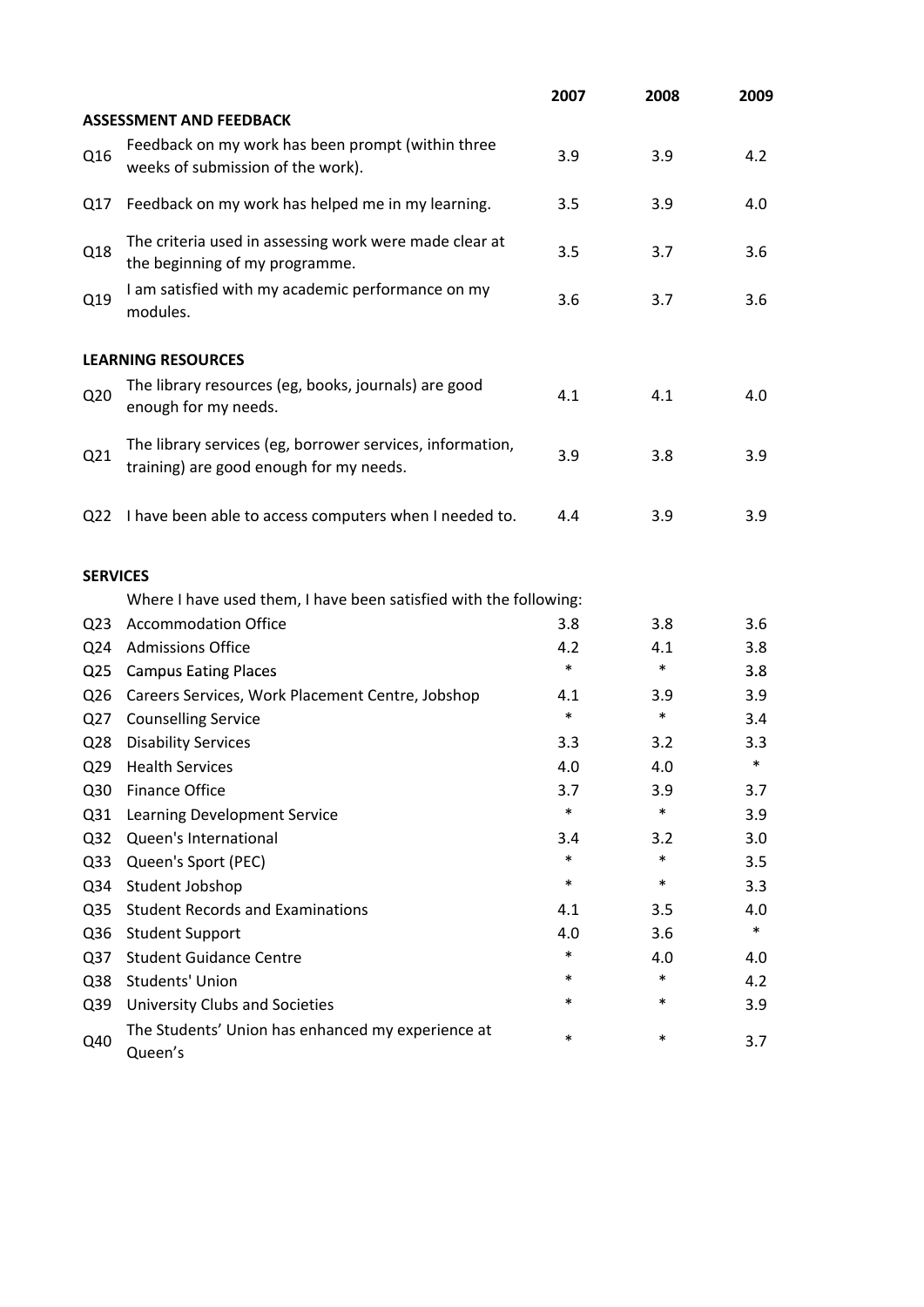|                 |                                                                                                  | 2007   | 2008   | 2009 |
|-----------------|--------------------------------------------------------------------------------------------------|--------|--------|------|
| <b>ADVICE</b>   |                                                                                                  |        |        |      |
|                 | I have received sufficient guidance about the academic choices open to me:                       |        |        |      |
| Q41             | Pre-Admission (from Admissions Office)                                                           | 3.3    | 3.4    | 3.2  |
| Q42             | Post-admission (from Schools, Academic Staff)                                                    | 2.9    | 3.5    | 3.4  |
| Q43             | From other staff in the School (once I had arrived at                                            | $\ast$ | $\ast$ | 3.5  |
| Q44             | Queen's information on tuition fees and bursaries was<br>helpful.                                | $\ast$ | $\ast$ | 3.6  |
|                 | The most useful source of information on tuition fees                                            |        |        |      |
| Q45             | and financial support was:                                                                       |        |        |      |
|                 | Secondary School                                                                                 | 26.5%  | 18.5%  | ∗    |
|                 | E&LB/LEA                                                                                         | 28.6%  | 25.9%  | *    |
|                 | <b>UCAS</b>                                                                                      | 22.4%  | 12.3%  |      |
|                 | Queen's literature (leaflets, correspondence)                                                    | 10.2%  | 22.2%  | *    |
|                 | Queen's website                                                                                  | 6.1%   | 12.3%  | *    |
|                 | Other                                                                                            | 6.1%   | 8.6%   | *    |
|                 | PERSONAL DEVELOPMENT                                                                             |        |        |      |
| Q46             | My programme requires me to work with other<br>students.                                         | 3.2    | 3.5    | 3.3  |
| Q47             | I have received sufficient advice about Personal<br>Development Planning (PDP).                  | 2.1    | 2.2    | 2.5  |
| Q48             | I am not as motivated towards my studies as I should<br>be.                                      | 2.7    | 3.0    | 3.0  |
| Q49             | Having Personal Tutors for first year students is a good<br>idea.                                | $\ast$ | $\ast$ | 3.7  |
| Q50             | I haven't done the background reading expected of me.                                            | 3.2    | 3.5    | 3.6  |
| Q51             | Academic work at this level is harder than I expected it<br>to be.                               | 2.9    | 3.1    | 3.1  |
| Q <sub>52</sub> | I feel I have made the right choice of programme.                                                | 3.6    | 3.8    | 4.0  |
| Q53             | I know what I want to do when I graduate.                                                        | 2.5    | 2.9    | 2.9  |
| Q54             | I am confident that my programme will lead to a job at<br>a level that matches my qualification. | 3.1    | 3.3    | 3.3  |
| Q55             | I enjoy the social side of being at Queen's.                                                     | 3.9    | 3.9    | 3.8  |
| Q56             | I know about Degree Plus.                                                                        | $\ast$ | $\ast$ | 2.8  |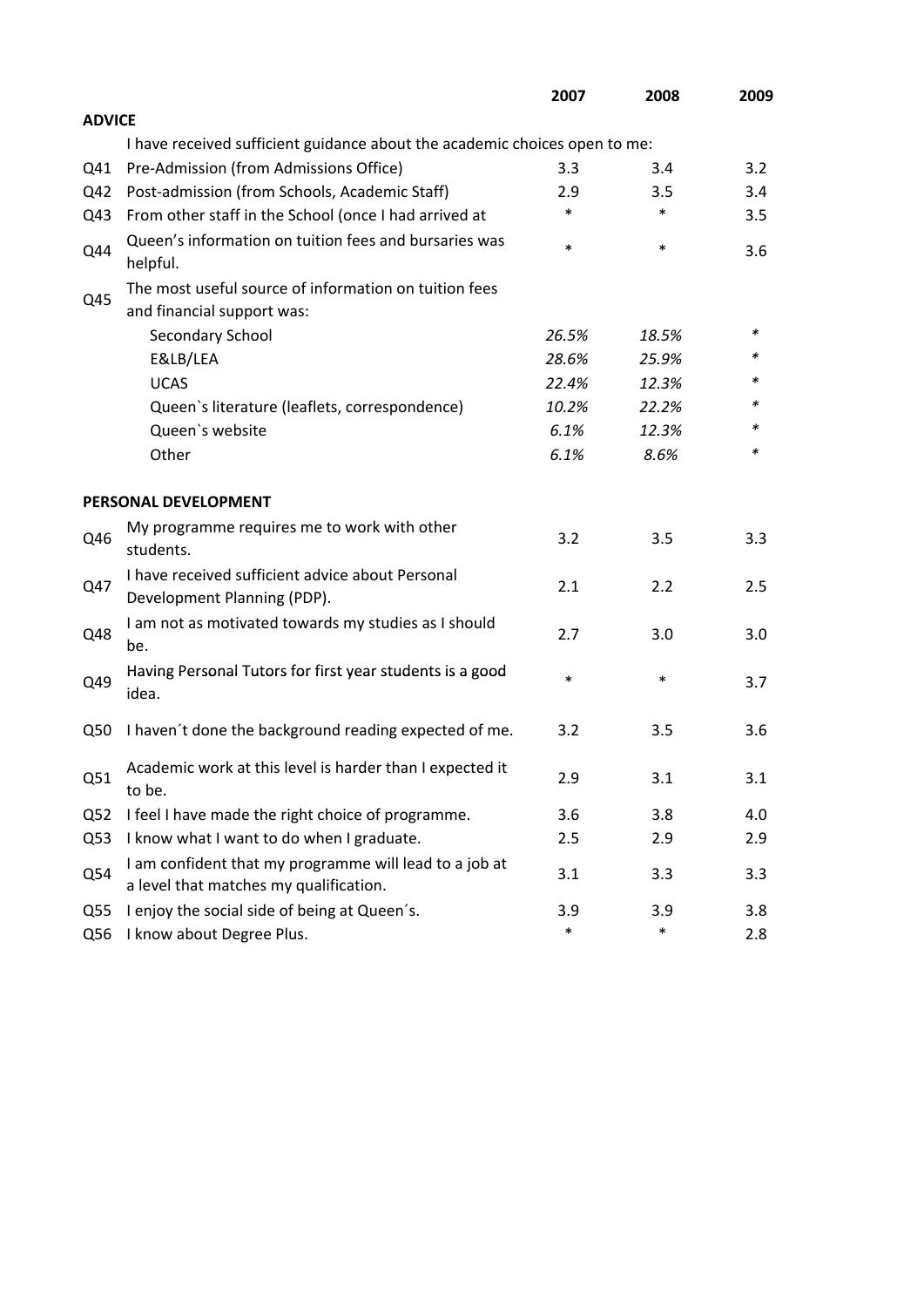|     |                                                                                                                 | 2007  | 2008  | 2009  |
|-----|-----------------------------------------------------------------------------------------------------------------|-------|-------|-------|
|     | <b>ORGANISATION AND MANAGEMENT</b>                                                                              |       |       |       |
|     | How many hours of time-tabled classes (eg, lectures,                                                            |       |       |       |
| Q57 | tutorials, seminars, practicals) have you had scheduled                                                         |       |       |       |
|     | $0 - 6$                                                                                                         | 2.0%  | 1.2%  | 9.5%  |
|     | $7 - 12$                                                                                                        | 91.8% | 90.1% | 89.2% |
|     | $13 - 18$                                                                                                       | 6.1%  | 8.6%  | 0.0%  |
|     | 19-24                                                                                                           | 0.0%  | 0.0%  | 1.4%  |
|     | $25+$                                                                                                           | 0.0%  | 0.0%  | 0.0%  |
|     | How many days per week during term-time do you                                                                  |       |       |       |
| Q58 | typically come to Queen's to study?                                                                             |       |       |       |
|     | 1                                                                                                               | 2.2%  | 1.3%  | 4.1%  |
|     | $\overline{2}$                                                                                                  | 6.5%  | 0.0%  | 4.1%  |
|     | 3                                                                                                               | 28.3% | 22.8% | 31.5% |
|     | 4                                                                                                               | 43.5% | 53.2% | 42.5% |
|     | $5+$                                                                                                            | 19.6% | 22.8% | 17.8% |
|     |                                                                                                                 |       |       |       |
|     | <b>STUDY LIFE BALANCE</b>                                                                                       |       |       |       |
| Q59 | Where are you living while you are attending Queen's?                                                           |       |       |       |
|     | At Home                                                                                                         | 40.8% | 42.0% | 44.6% |
|     | Other private accommodation                                                                                     | 28.6% | 13.6% | 14.9% |
|     | University run accommodation                                                                                    | 30.6% | 44.4% | 40.5% |
| Q60 | Have you been required to take on employment (part-<br>time, full-time) to finance yourself through university? |       |       |       |
|     | % "Yes"                                                                                                         | 67.3% | 72.8% | 63.5% |
|     |                                                                                                                 |       |       |       |
| Q61 | Please select the number of hours you work in your job<br>per week:                                             |       |       |       |
|     | $1 - 5$                                                                                                         | 12.1% | 5.2%  | 8.7%  |
|     | $6 - 10$                                                                                                        | 24.2% | 39.7% | 37.0% |
|     | $10 - 15$                                                                                                       | 27.3% | 36.2% | 37.0% |
|     | 16-20                                                                                                           | 21.2% | 17.2% | 6.5%  |
|     | $21 - 25$                                                                                                       | 9.1%  | 1.7%  | 4.3%  |
|     | $26+$                                                                                                           | 6.1%  | 0.0%  | 6.5%  |
| Q62 | I find it difficult to balance academic and other commitments such as:                                          |       |       |       |
|     | Social Life                                                                                                     | 3.1   | 3.0   | 2.8   |
|     | Work (part-time, full-time)                                                                                     | 2.6   | 2.7   | 3.0   |
|     | Caring for others (parent, partner, children)                                                                   | 3.3   | 3.1   | 3.3   |